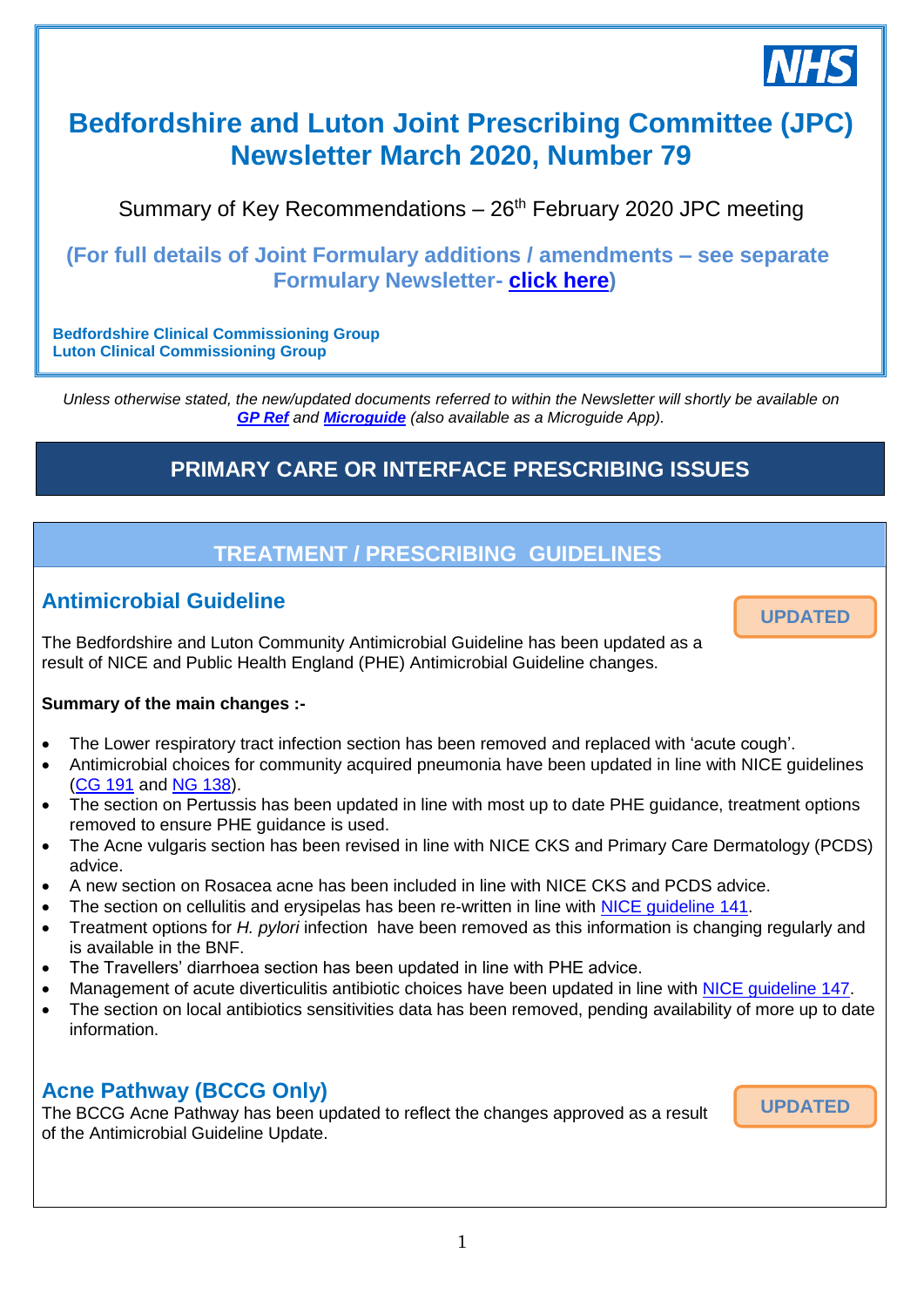## **Low Molecular Weight Heparin (LMWH) Prescribing Responsibilities Paper**

As part of the general updating of JPC papers, the above paper has been revised.

The Prescribing Responsibilities were largely unchanged with the exception of clarification of the following:- Oncology patients on active cancer treatment – hospital should retain all prescribing.

 Oncology patients being managed in primary care – LMWH prescribed should be retained in primary care.

The following additional updates were made:-

- The Luton & Dunstable hospital and Bedford Hospital now use tinzaparin as the LMWH of choice and the paper has been updated to reflect this.
- Reference section updated.
- Addition of the Luton & Dunstable Hospital dose banding for bariatric patients.
- Addition of information on the use of non-vitamin K oral anticoagulants (NOACs) for venous thromboembolisms (VTEs) in oncology patients.

### **SHARED CARE GUIDELINES (SCG)**

#### **Alemtuzumab Shared Care Guideline (SCG)**

**UPDATED**

**UPDATED**

The shared care guideline is currently being updated by Cambridgeshire and Peterborough CCG/CUFT in response to the MHRA medication safety alerts (see also SAFETY UPDATE section). In the interim, the SCG has had the links to the MHRA alerts added to the front page of the SCG. GPs who have patients receiving treatment with Alemtuzamab are asked to note this information as the MHRA has recommended changes to the monitoring of patients.

## **JPC BULLETINS / FACT SHEETS**

## **Bulletin 287 - Novel Nicotine containing Devices**

This is an update to and replaces the current EoEPAC\* Guidance statement entitled "Electronic cigarettes" which was previously ratified by the JPC as bulletin 236. The bulletin has been updated to reflect the fact that the 'Voke' device has now been launched.

The EoEPAC\* (and JPC) recommendations remain unchanged and are follows:-

- General practitioners should not prescribe e-cigarettes or other novel nicotine containing devices such as the Voke inhaler. If asked to prescribe them, they should either encourage self care or refer the patient to a locally commissioned smoking cessation service for treatment in line with current policy.
- Local decisions should be made around future prescribing of e-cigarettes and other novel nicotine containing devices only after their place in therapy has been fully established and formulary processes have been followed.

\**EoEPAC* – East of England Priorities Advisory Committee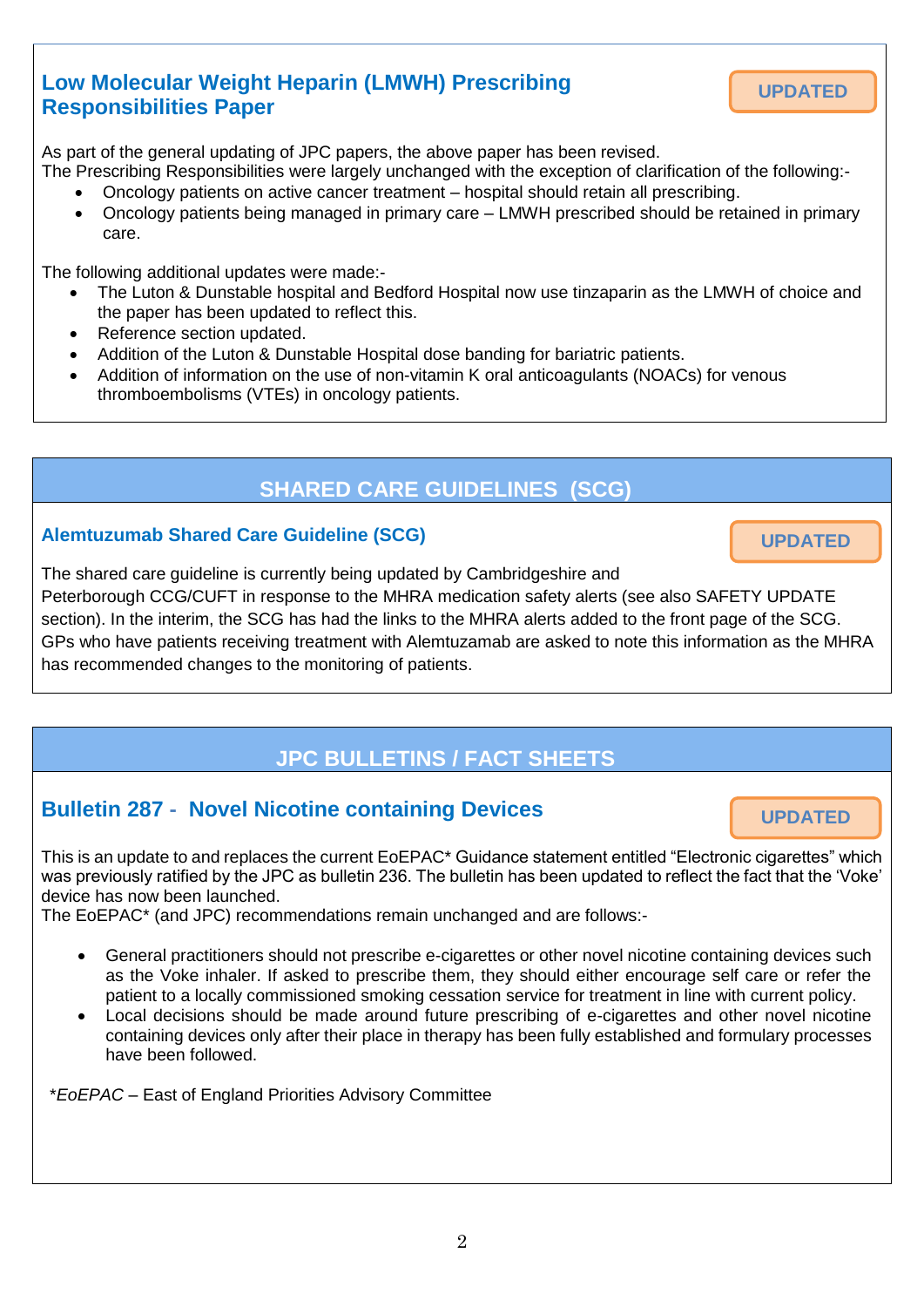## **Growth Hormone – Information Sheet for GPs**

Growth Hormone is a CCG commissioned drug which is excluded from the national tariff. There are different models of prescribing and supply in use within the county, which is in part due to historical commissioning arrangements. In some parts of the county, supply is via Homecare and GPs do not prescribe. In other parts of the county, GPs may prescribe after stabilisation of the patient but monitoring of the patient remains with the Specialist Centre.

The information sheet aims to provide advice to GPs on prescribing Growth Hormone in primary care to further support the established pathway.

## **SECONDARY CARE PRESCRIBING / COMMISSIONING ISSUES**

#### **Medicinal Cannabis with a focus on the provision of Sativex® (Cannabis NEW extract) for the treatment of spasticity in patients with Multiple Sclerosis (MS).**

The Committee discussed a briefing paper on the above subject and issued the following recommendations:-

- To support the use of Sativex® in accordance with NICE Guideline 144, Cannabis-Based [Medicinal Products.](https://www.nice.org.uk/guidance/ng144)
- GP prescribing is **not recommended** at the current time. Discussions are ongoing between the CCGs and secondary care providers regarding provision of Sativex® (including submission of business cases for funding).
- Nabilone for chemotherapy-induced intractable nausea and vomiting is recommended in line with NICE Guideline 144 – Hospital only prescribing.
- NICE supported Cannabidiol with clobazam as an option for treating seizures associated with Dravet syndrome [\(NICE TA 614\)](https://www.nice.org.uk/guidance/ta614) and Lennox-Gastaut syndrome(LGS) [\(NICE TA 615\)](https://www.nice.org.uk/guidance/ta615) in people aged 2 years and older. It was proposed and agreed by the Committee that there should be no GP prescribing as these technologies are commissioned by NHS England and providers are NHS hospitals.
- GP Prescribing of Medicinal Cannabis (licensed or unlicensed) for any other indication is not supported.

### **Ophthalmology Intravitreal Pathway**

**UPDATED** 

The pathway has been updated to reflect the inclusion of [NICE TA 590,](https://www.nice.org.uk/guidance/ta590) Fluocinolone for the treatment of recurrent non-infectious uveitis.

#### **NICE TECNOLOGY APPRAISAL GUIDANCE ISSUED / UPDATED (CCG Commissioned items only)**

Lusutrombopag for treating thrombocytopenia in people with chronic liver disease needing a planned invasive procedure. Technology appraisal guidance [TA617] Published date: 08 January 2020[.https://www.nice.org.uk/guidance/ta617](https://www.nice.org.uk/guidance/ta617)

#### **Specialist Prescribing only.**

Sotagliflozin with insulin for treating type 1 diabetes, Technology appraisal guidance [TA622] Published date: 12 February 2020, <https://www.nice.org.uk/guidance/ta622>

**NFW**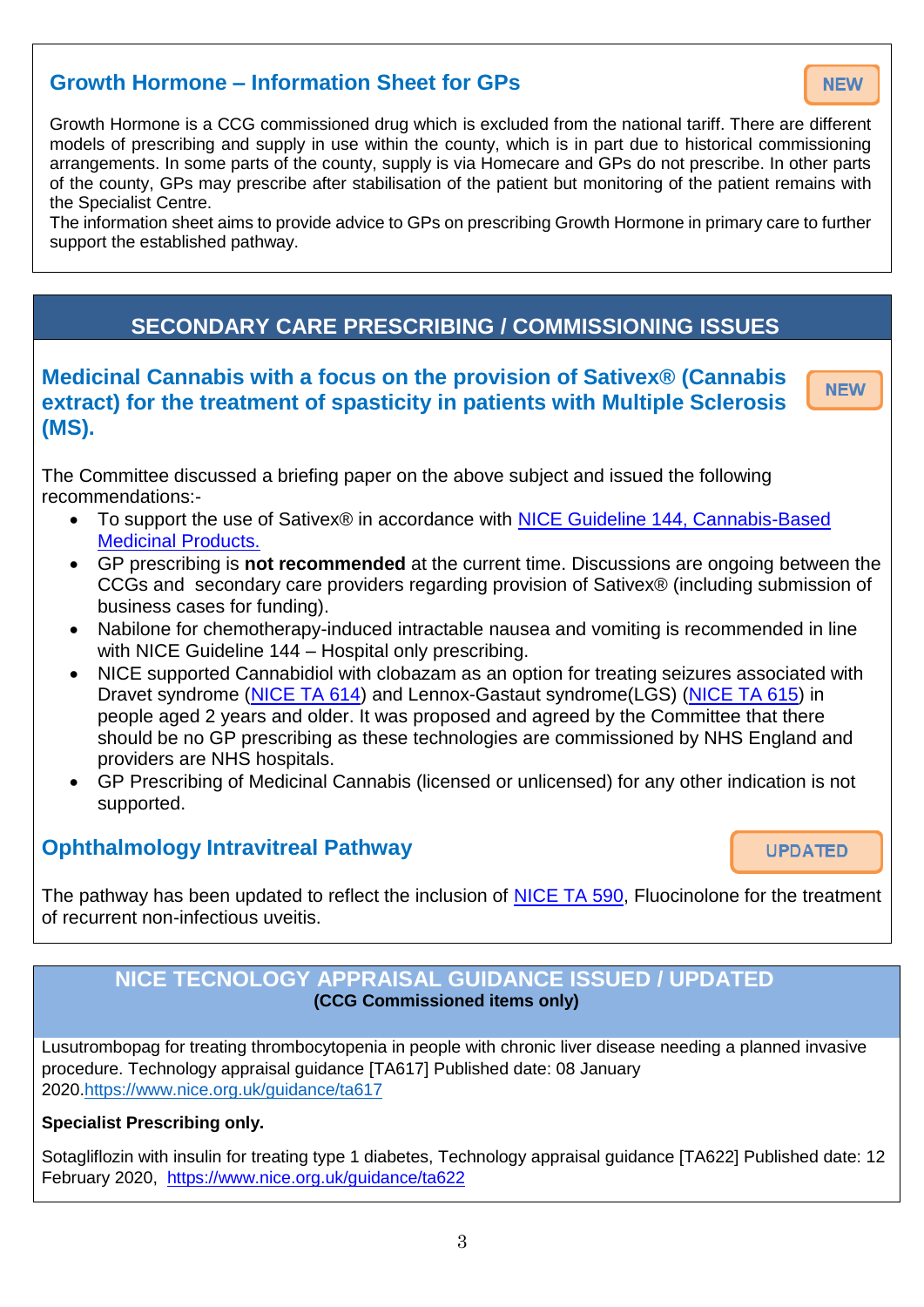This guidance will have similar implementation issues to the Daplagliflozin with insulin guidance [\(TA597\)](https://www.nice.org.uk/guidance/ta597) (**Specialist initiation, GPs to continue)**. Sotagliflozin is not available to the NHS. After the product is launched it will be added to the joint formulary and amy additional implementation actions confirmed at that time.

Patiromer for treating hyperkalaemia, Technology appraisal guidance [TA623] Published date: 13 February 2020,<https://www.nice.org.uk/guidance/ta623>

**Specialist Initiation with GP to continue (for patients with persistent hyperkalemia) and hospital only for emergency treatment of hyperkalaemia.** Further guidance to be issued on the level of information to be provided to GPs to enable them to take over prescribing.

### **NICE CCG Commissioned Appraisal withdrawn (Monday 10th February 2020):-**

Collagenase clostridium histolyticum (CCH) for treating Dupuytren's contracture [\(TA459\)](https://www.nice.org.uk/guidance/ta459)

## **SAFETY UPDATE**

#### **Drug Safety Updates (DSU) and Patient Safety Alerts**

The MHRA Drug Safety Update for December 2019, January 2020 and February 2020 were noted by the Committee for information and action.

#### **[MHRA Drug Safety Update December 2019](https://assets.publishing.service.gov.uk/government/uploads/system/uploads/attachment_data/file/852497/Dec-2019-PDF.pdf.pdf)**

 Domperidone for nausea and vomiting: lack of efficacy in children; reminder of contraindications in adults and adolescents.No longer licenced in children under 12 or under 35kg.

#### **[MHRA Drug Safety Update January 2020](https://assets.publishing.service.gov.uk/government/uploads/system/uploads/attachment_data/file/861112/Jan-2020-PDF-final.pdf)**

- E-cigarette use or vaping: reporting suspected adverse reactions, including lung injury.
- Ondansetron: small increased risk of oral clefts following use in the first 12 weeks of pregnancy.
- Mecasermin (Increlex▼): risk of benign and malignant neoplasia.

#### **[MHRA Drug Safety Update February 2020](https://assets.publishing.service.gov.uk/government/uploads/system/uploads/attachment_data/file/865491/Feb-2020-PDF.pdf)**

- Ingenol mebutate gel (Picato▼): suspension of the licence due to risk of skin malignancy
- Lemtrada▼ (alemtuzumab): updated restrictions and strengthened monitoring requirements following review of serious cardiovascular and immune-mediated reactions.
- Valproate (Epilim▼, Depakote▼) pregnancy prevention programme: updated educational materials.
- Nexplanon (etonogestrel) contraceptive implants: new insertion site to reduce rare risk of neurovascular injury and implant migration.

## **Additional Papers / issues considered by the Committee**

#### **REGIONAL MEDICINES OPTIMISATION COMMITTEES**

The following papers were noted for information:-

**[Free of Charge \(FOC\) Medicines Schemes: Updated Advice for adoption as local policy](https://www.sps.nhs.uk/articles/free-of-charge-foc-medicines-schemes-rmoc-advice-for-adoption-as-local-policy/) [Sequential Use of Biologic Medicines](https://www.sps.nhs.uk/articles/rmoc-advisory-statement-sequential-use-of-biologic-medicines/)**